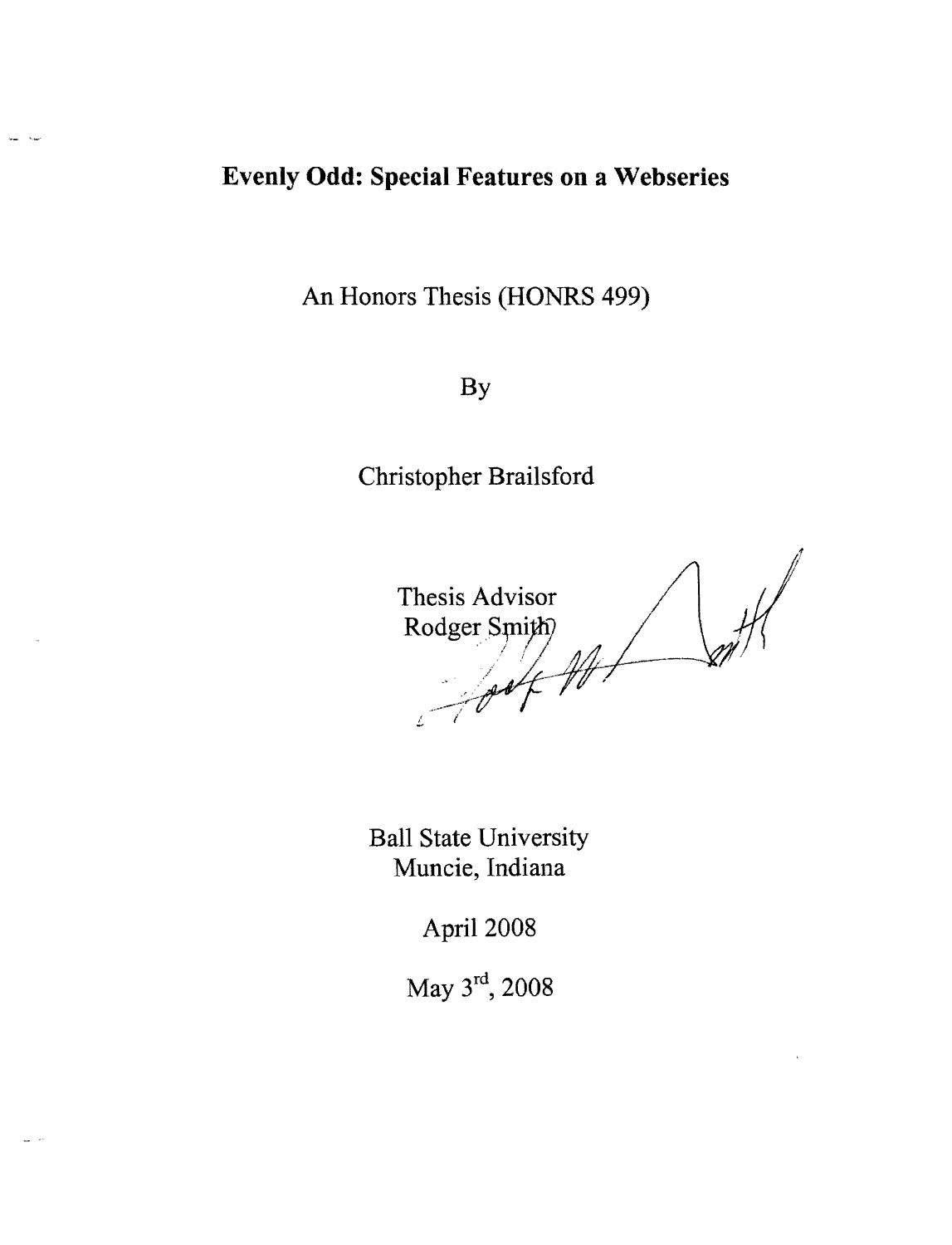## Abstract

In this age of internet provided content, the Institute of Digital Education and Entertainment, in collaboration with the College of Fine Arts, the Miller College of Business, and the Center for Media Design, seeks to market to the college-aged individual through a web series titled "Evenly Odd". The series, the script of which was written by Ball State student Mo Hammond, is a showcase of student talent in all areas of production. Students filmed, acted, edited, lit, and marketed the series. To help assist in the marketing I headed up the Special Features team, which provided content to coincide with the actual production, along with furnishing the audience a "behind the scenes" perspective of the tasks required to develop such an enormous undertaking. Our goal is to relate to a college audience and entertain them, and I have provided several videos and photographs which display our efforts.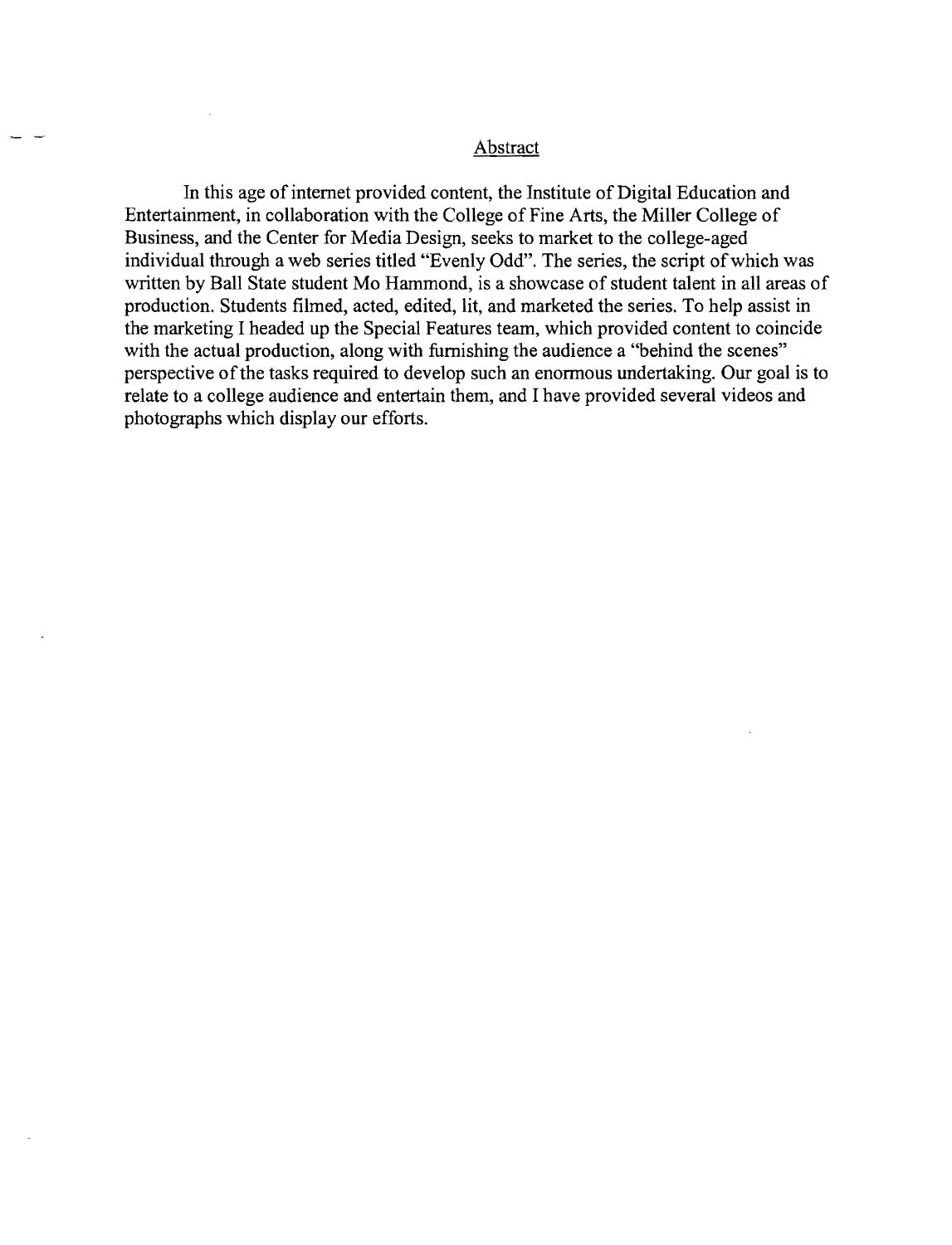## Evenly Odd

For my thesis project, I chose to provide special feature assets to the developing web series, Evenly Odd. This project was undertaken through collaboration with the College of Fine Arts, the Miller College of Business, the Center For Media Design, and the Institute for Digital Education and Entertainment.

For my part in this project, I undertook developing several segments with the special features team, which included Dorm Stories, Street Teams, and interviews with the cast. In addition, I also provided still images for behind the scenes elements. All of the features are to be included on the series website in the Fall of 2008.

In terms of deciding what we as the special features team should do, we had to negotiate with the marketing team, as well as provide a detennined amount of assets to be placed on the website. At the beginning, we had a meeting with all areas of the production and set forth a list of possible videos to create. These included blooper reels, fake trailers, web-cam confessionals, interviews, and still photographs. As time went on, it became apparent that we had set lofty goals for ourselves, and needed to scale back our efforts.

From that moment on, we had to scrap approximately half of our original content, and focus more on the material that we could reasonably get. When the cast had a free moment, we took them aside and interviewed each person in terms of their character, based on the idea that each person was unique and brought something different to their roles. I wanted the audience to get a sense of who the actual person was portraying the character they see on screen, how they relate (or do not) to that character, and what they enjoyed about being involved in such an immersive project.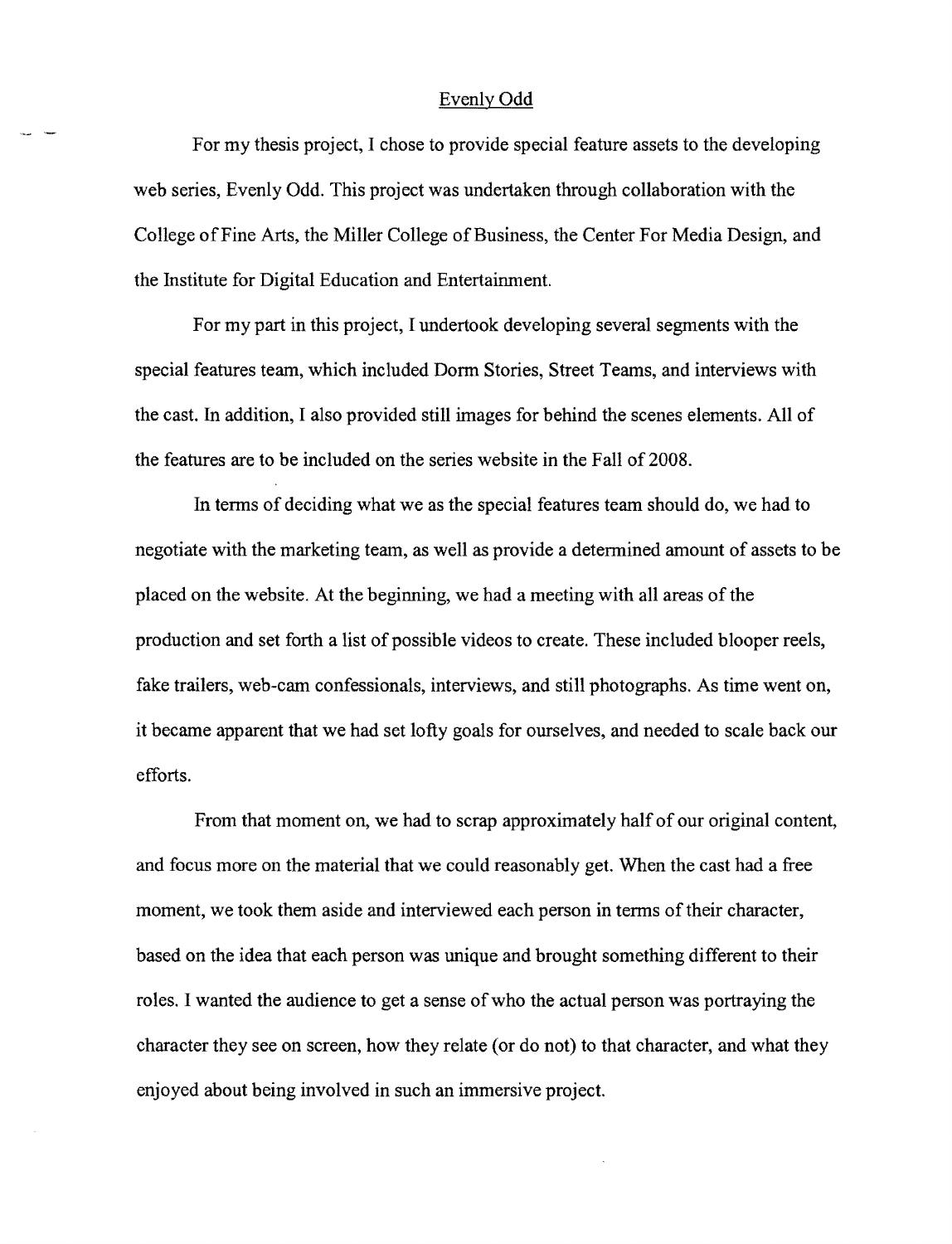Due to scheduling complications with the cast outside of shooting, my team and I faced a difficult time attempting to gather them together for separate elements. We also realized that the production crew faced an enormous strain under lack of time to shoot everything and edit it for release. With that in mind, blooper material seemed to be nearly non-existent, and shooting "alternate scenes" was not possible. So, we had to decide what we as a team could accomplish that would tie in to the overall product, but not take away the time the production side needed with the cast.

Keeping that in mind, my team and I decided to showcase real college students and their experiences living in a dorm setting. From this, we created the segment titled "Dorm Stories", which we filmed in the Letterman Building using a green screen to matte out the area behind our seated students. We invited anyone passing by to participate, as well as posted signs throughout several buildings to increase our numbers. We asked them to share a prank they or someone else they knew was involved in, or any other type of "interesting" experience they could recall. Overall, we filmed roughly 20 videos showcasing students and faculty, the latter of whom recounted tales of their own college days. The goal of the videos is to connect with college-aged individuals, so that they feel compelled to watch the web series, knowing that it is something with which they can relate. Since experiences range from ridiculous to bizarre, different people can see something of themselves and have a reason to invest their time into watching the series develop.

Another short segment we created is titled "Street Teams". Since the title of the web series is "Evenly Odd", we wanted to know what people thought of those words and what it brought to mind, stripped of any context. Our reasoning is that if they see an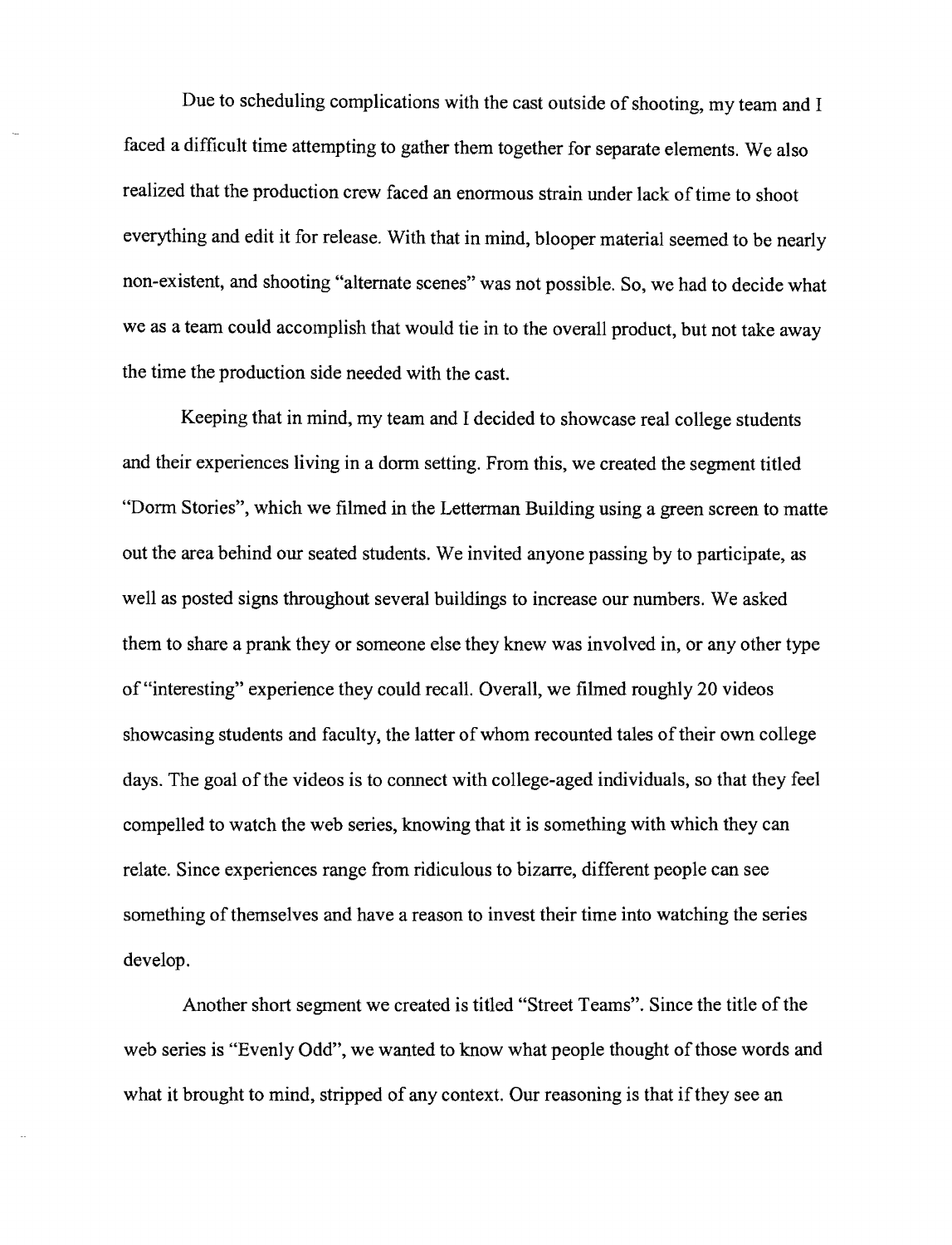advertisement for the show on a site like Facebook or Myspace, would they be compelled to follow the link based solely on the title alone? While some of our answers include "I don't know", an overwhelming majority show an intrigue to understand the paradox of the words. This response was in accordance with our ideas, provided another asset to open the webpage with, as well as market the series to groups of people simply around the concept "What is this thing you speak of?"

For the finishing touches of my thesis, I have included an assortment of still photographs which I took on set from several days of shooting. These pictures help the viewer to see the behind the scenes process that goes into such an extravagant ordeal. The audience tends to lean toward a lack of awareness when it comes to production time and crew effort, and it was clear we wanted to instill a sense of awareness in them in some way. Utilizing B-roll footage and still photographs taken from behind the action, we not only showcase the scene transpiring, but also the production team at work making the images the audience will see in the end. I was in charge of these photographs until we brought on a set photographer, who was under my management. I also was a liaison between the special features executive producer, my team, and the web site producer and his team. For this I managed assets going back and forth, met with each producer to find out what they needed done, and saw that it was carried out.

In terms of my project, I believe it showcases the technical aspects of my film work, and also is indicative of the thought process behind marketing such a piece to people of my age group. It was an overall learning experience with immersion and collaboration, and hopefully what I have done will inspire more students to strive towards this area of emerging media, producing content for the web.